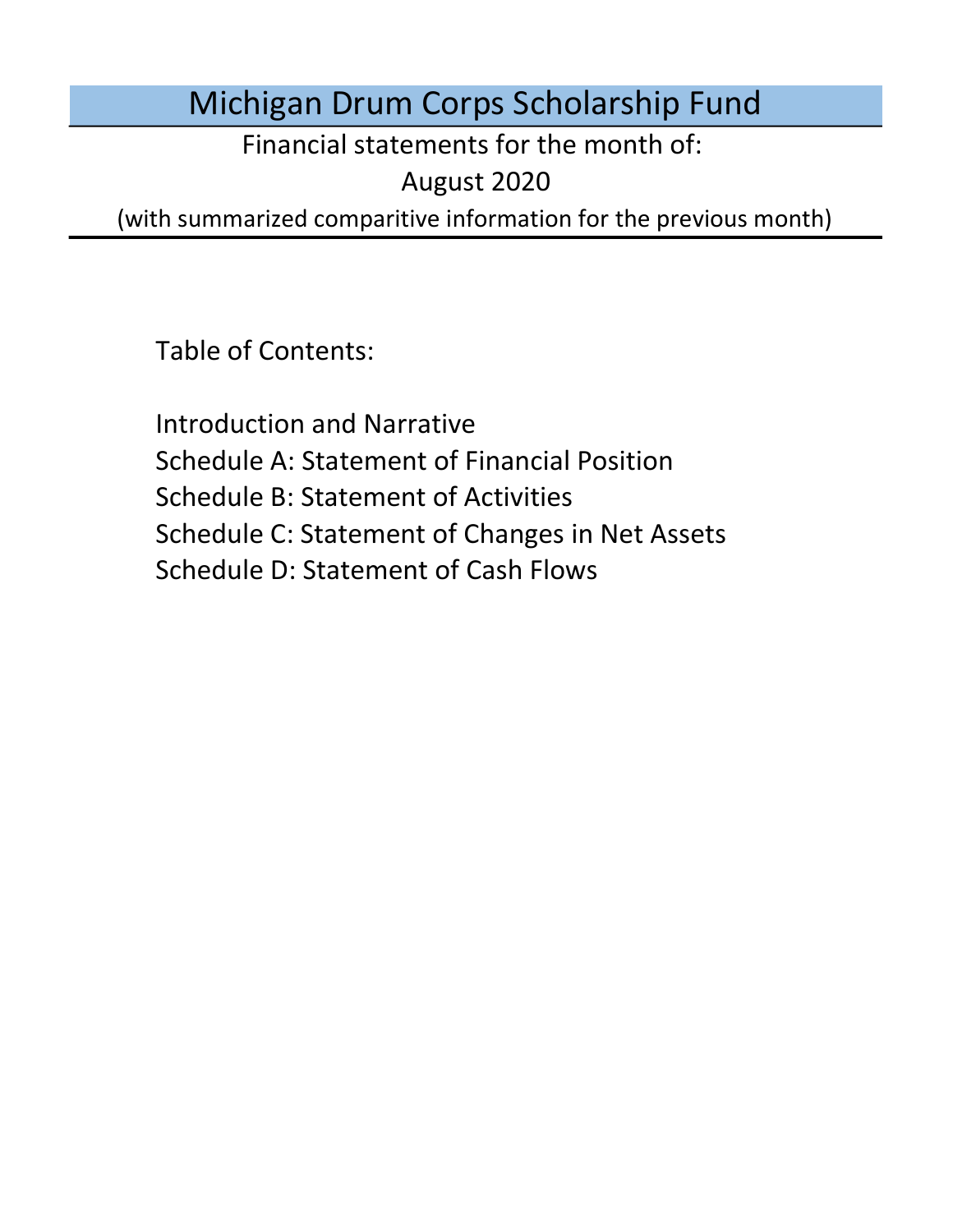### Introduction Introduction Introduction

Introduction<br>Due to the outbreak of COVID-19 and the cancellation of all drum corps activities for the 2020 season, the<br>scholarship fund received no additional applications and disbursed no funds for students during August scholarship fund received no additional applications and disbursed no funds for students during August. The board chair has been in contact with all sponsored students for the 2020 season and the scholarship<br>fund's focus has shifted to preparing for the 2021 season. fund's focus has shifted to preparing for the 2021 season. scholarship fund received no additional applications and disbursed no funds for students during August.<br>The board chair has been in contact with all sponsored students for the 2020 season and the scholarship<br>fund's focus h

The global pandemic is expected to have significant impacts on the fall audition season. Many schools are Implementing hypric formats for virtual and in Implementing hybrid formats for virtual and in-person learning, the witchgan competing band Association<br>(MCBA) has cancelled all events this year, and audition camps will likely be held online. organizations with sponsored students with sponsored students. The alabel condensis is awoothed to boys similizent imments on the follow dition concern. Mony sebests are implementing hybrid formats for virtual and in-person learning, the Michigan Competing Band Association<br>(MCBA) has sensalized all succepts this uses and sudition accumumilikate had believalised

The 2020 season cancellation's financial impacts are also reaching some of Drum Corps International's and were in danger of folding if they were unable to raise enough funds to cover ongoing expenses like \$50,000 of a \$150,000 goal. To date, no ensembles with sponsored students have shared they are at risk of<br>folding due to the pandemic. folding due to the pandemic. and were in danger of folding if they were unable to raise enough funds to cover ongoing expenses like<br>property leases, vehicle loans, and other operating costs. As of September 7<sup>th</sup>, they have raised just under<br>\$50.000 o me 2020 season cancellation's illiancial impacts are also reaching some or Drum corps international's<br>member organizations. On August 10<sup>th</sup>, the Blue Knights announced that they lost over \$700,000 in revenue<br>and were in d property leases, vehicle loans, and other operating costs. As of September 7<sup>th</sup>, they have raised just under<br>\$50,000 of a \$150,000 goal. To date, no ensembles with sponsored students have shared they are at risk of fund received no additional applications and disbursed no funds for students during August.<br>
har has been in contact with all sponsored students for the 2020 season and the scholarship<br>
has shifted to preparing for the 20

#### **Monthly Financial Recap**  $\mathbf{A}$ votes and scores based on historical data. may include housing exclusively in hotels or college dormitories, a regional touring model, and isolating include exclusively hotels or college dormitories, a regional touring and isolating

Program related expenses did not change during January. Administrative expenses are up \$6.00 for the Liquid assets on hand: \$629.08<br>-Donations: 2 donations received during August.<br>Piddle of the contract of the contract of the contract of the contract of the contract of the contract of the c Disbursements: 0 program related disbursements during August.  $\frac{1}{2}$  $\frac{1}{2}$ 

#### No funds are currently restricted by outside donors. All restrictions made by the Board are included under United Funds in accordance with General Library Accepted Accepted Accepted Accepted Accepted Accepted States. The United States in the United States in the United States. The United States in the United States. The United  $E_{\text{in}}$  accordance with Generally Accepted Accounting  $P$ ed. 2030.00 or lower for refunds refunds relatived. The program relatived of the contraction of the contraction of the contraction of the contraction of the contraction of the contraction of the contraction of the contract  $\Sigma$  may marked the ninth month of operations for the fund under its declared fiscal year.  $\Gamma$ is \$6.00 lower than April. \$205 of the total cash on hand is currently restricted to maintain minimum \$6.00 lower than April. \$205 of the total cash on hand is currently restricted to maintain minimum reserve Einancial Narrativo

During August, the Board Chair noted that the fiscal year for the financial statements was running from During August, the Board Chair Hoted that the Histaryear for the imancial statements was ruming from Peptenner – August mough the bylaws stated that the organization s ueclared histaryear runs from October – September. This adjustment decreases the year-to-date net income by \$397 for September 2019<br>sethilise  $\text{activity.}$ activity. The contraction of  $\mathcal{C}$  $\overline{\phantom{a}}$  activity.  $\overline{\phantom{a}}$ 

Under the corrected fiscal year, August marked the eleventh month of operations for the fund. Cash for the<br>month is \$92.25 higher than July. \$205 of the total cash on hand is currently restricted to maintain month is \$92.25 higher than July. \$205 of the total cash on hand is currently restricted to maintain  $N$  funds are currently restricted by outside donors. All restrictions made by the Board are included under under under the Board are included under the Board are included under the Board are included under the Board are i It decreases the year-to-date net income by \$397 for September 2019<br>st marked the eleventh month of operations for the fund. Cash for the<br>5 of the total cash on hand is currently restricted to maintain<br>inge during August. minimum reserve requirements.

Program related expenses did not change during August. Administrative expenses are up \$27.75 for the nogram related expenses ald not change during August. Administrative expenses are up \$2,33 for the another remai<br>monthly Digital Ocean invoice charged to the business checking account, the annual Michigan corporations filing fee, and Paypal fees. The United States in the United States in the United States in the United States. lower for region ocean invoice charged to the business checking account, the annual ivilcingan co<br>filipe for read Deveal forc s rugram related expenses are not change during August. Administrative expenses are up years for the composition of the state balance of the state balance of the state balance of the state balance of the state balance of t monthly Digital Ocean invoice charged to the business checking account, the annual Michigan corporations<br>filing factoral Daunal face

No funds are currently restricted by outside donors. All restrictions made by the Board are included under No funds are currently restricted by outside donors. All restrictions made by the board are included under<br>Unrestricted Funds in accordance with Generally Accepted Accounting Principles in the United States.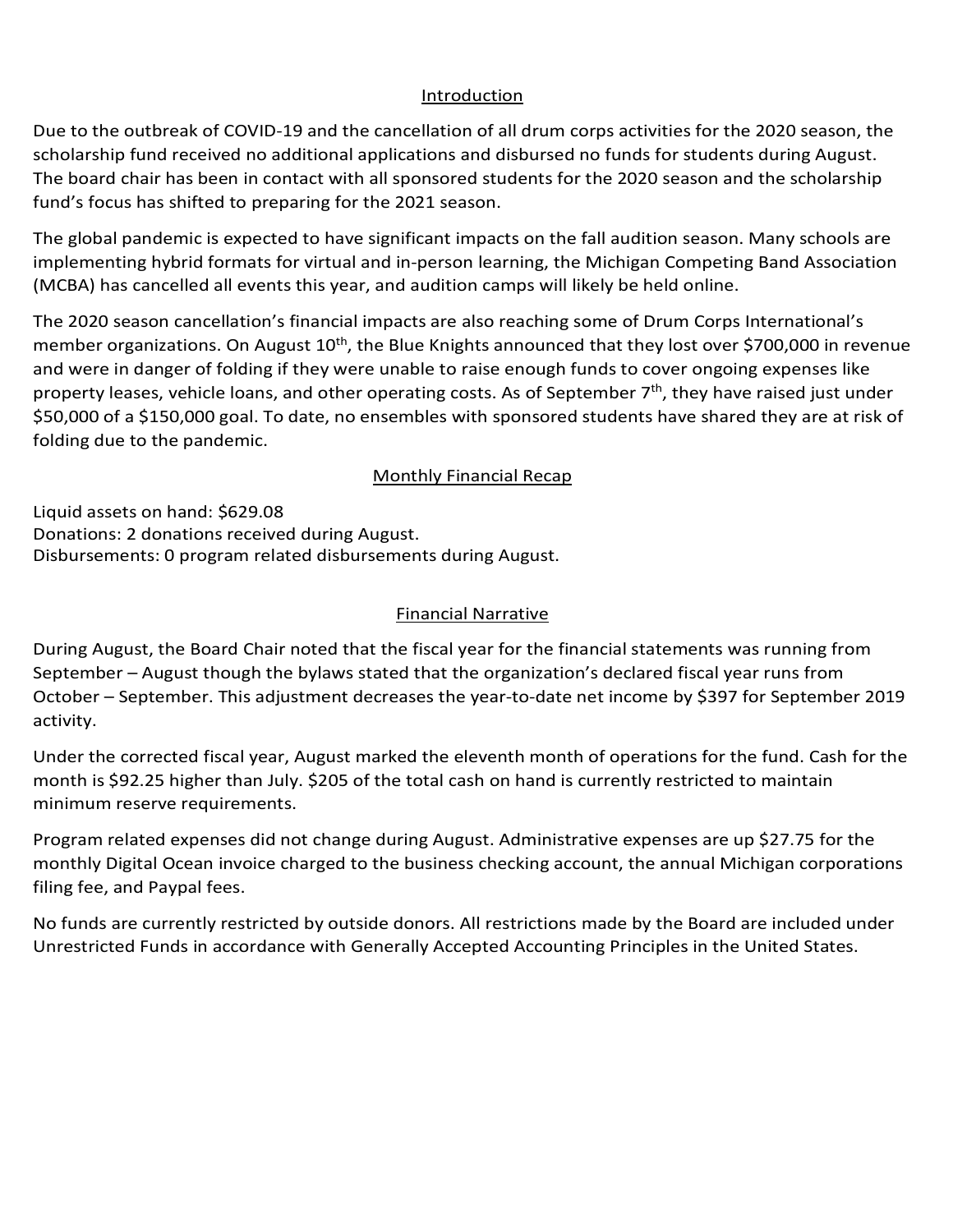## Michigan Drum Corps Scholarship Fund 12:45 PM Statement of Financial Position **Canadian Control** 09/07/2020 As of July 31, 2020 Accrual Basis Accrual Basis

|                                                    | Aug 2020             | <b>Jul 2020</b>      |
|----------------------------------------------------|----------------------|----------------------|
| <b>ASSETS</b>                                      |                      |                      |
| <b>Current Assets</b>                              |                      |                      |
| Cash                                               |                      |                      |
| <b>Unrestricted - Checking</b>                     | 743.08               | 650.83               |
| <b>Unrestricted - Savings</b>                      | 91.00                | 91.00                |
| <b>Less: Reserve Requirements</b>                  | (205.00)             | (205.00)             |
| <b>Total Unrestricted Cash</b>                     | 629.08               | 536.83               |
| <b>Restricted Cash</b>                             | 205.00               | 205.00               |
| <b>Total Checking/Savings</b>                      | 834.08               | 741.83               |
| <b>Accounts Receivable</b>                         |                      |                      |
| <b>Accounts Receivable</b>                         | 0.00                 | 0.00                 |
| <b>Pledges Receivable</b>                          | 0.00                 | 0.00                 |
| <b>Allowance for Uncollectibles</b>                | 0.00                 | 0.00                 |
| <b>Total Accounts Receivable</b>                   | 0.00                 | 0.00                 |
| <b>Total Current Assets</b>                        | 834.08               | 741.83               |
| <b>Fixed Assets</b>                                |                      |                      |
| Property, Plant, & Equipment                       | 0.00                 | 0.00                 |
| <b>Total Fixed Assets</b>                          | 0.00                 | 0.00                 |
| <b>Other Assets</b>                                |                      |                      |
| <b>Marketable Securities</b>                       | 0.00                 | 0.00                 |
|                                                    | 1,590.00             |                      |
| <b>Prepaid Expenses</b><br><b>Other Assets</b>     | 0.00                 | 1,590.00<br>0.00     |
|                                                    |                      |                      |
| <b>Security Deposits</b><br><b>Endowments</b>      | 0.00                 | 0.00                 |
|                                                    | 0.00                 | 0.00                 |
| <b>Total Other Assets</b><br><b>TOTAL ASSETS</b>   | 1,590.00<br>2,424.08 | 1,590.00<br>2,331.83 |
| <b>LIABILITIES &amp; EQUITY</b>                    |                      |                      |
| <b>Liabilities</b>                                 |                      |                      |
| <b>Current Liabilities</b>                         |                      |                      |
|                                                    |                      |                      |
| <b>Accounts Payable</b><br><b>Accounts Payable</b> | 0.00                 | 0.00                 |
|                                                    |                      |                      |
| <b>Total Accounts Payable</b>                      | 0.00                 | 0.00                 |
| <b>Other Current Liabilities</b>                   |                      |                      |
| <b>Salaries and Wages Payable</b>                  | 0.00                 | 0.00                 |
| <b>Total Other Current Liabilities</b>             | 0.00                 | 0.00                 |
| <b>Total Current Liabilities</b>                   | 0.00                 | 0.00                 |
| <b>Long Term Liabilities</b>                       |                      |                      |
| <b>Notes Payable</b>                               | 0.00                 | 0.00                 |
| <b>Total Long Term Liabilities</b>                 | 0.00                 | 0.00                 |
| <b>Total Liabilities</b>                           | 0.00                 | 0.00                 |
| <b>Equity</b>                                      |                      |                      |
| <b>Unrestricted Net Assets</b>                     | 2,424.08             | 2,331.83             |
| <b>Donor Restricted Net Assets</b>                 | 0.00                 | 0.00                 |
| <b>Total Equity</b>                                | 2,424.08             | 2,331.83             |
| <b>TOTAL LIABILITIES &amp; EQUITY</b>              | 2,424.08             | 2,331.83             |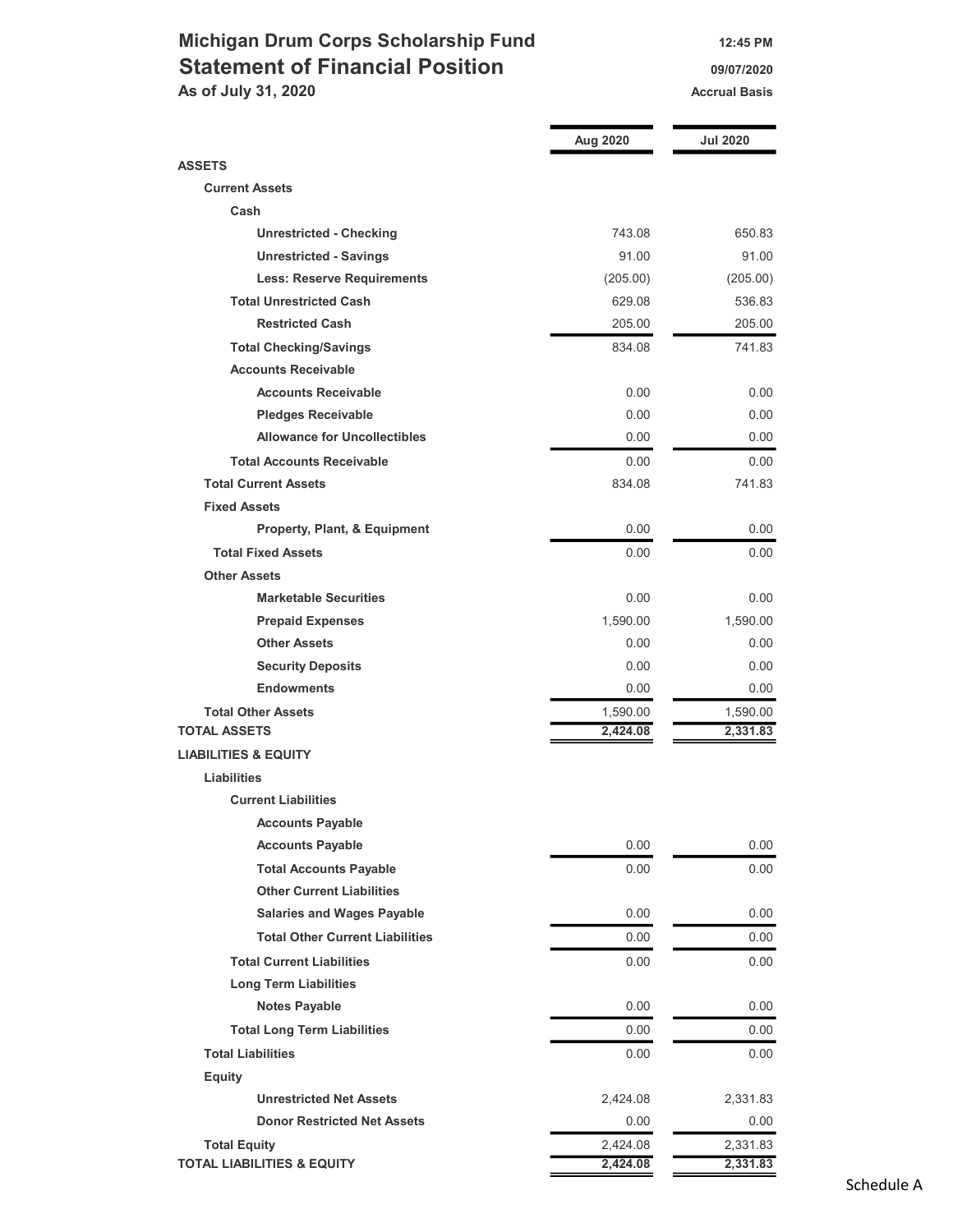## Michigan Drum Corps Scholarship Fund 12:45 PM Statement of Activities **Statement of Activities 1990 July 2020** Accrual Basis

|                                      | Aug 2020 | <b>Jul 2020</b> | <b>Year to Date</b> |
|--------------------------------------|----------|-----------------|---------------------|
| <b>Ordinary Income/Expense</b>       |          |                 |                     |
| Income                               |          |                 |                     |
| <b>Contributions</b>                 |          |                 |                     |
| <b>Individual Contributions</b>      | 120.00   | 0.00            | 3,050.00            |
| <b>Corporate Contributions</b>       | 0.00     | 0.00            | 0.00                |
| <b>Gifts in Kind</b>                 | 0.00     | 0.00            | 0.00                |
| <b>Total Contributions</b>           | 120.00   | 0.00            | 3,050.00            |
| <b>Major Gifts</b>                   | 0.00     | 0.00            | 0.00                |
| <b>Investments</b>                   |          |                 |                     |
| <b>Interest Income</b>               | 0.00     | 0.00            | 0.00                |
| <b>Investments</b>                   | 0.00     | 0.00            | 0.00                |
| <b>Other Income</b>                  | 0.00     | 0.00            | 0.00                |
| <b>Total Investments</b>             | 0.00     | 0.00            | 0.00                |
| <b>Other Income</b>                  | 0.00     | 0.00            | 0.00                |
| <b>Total Income</b>                  | 120.00   | 0.00            | 3,050.00            |
| <b>Expense</b>                       |          |                 |                     |
| <b>Program Expenses</b>              |          |                 |                     |
| <b>Auditions &amp; Camp Fees</b>     | 0.00     | 0.00            | 250.00              |
| <b>Member Tuition</b>                | 0.00     | $-900.00$       | 890.00              |
| <b>Other Program Expenses</b>        | 0.00     | 0.00            | 0.00                |
| <b>Total Program Expenses</b>        | 0.00     | $-900.00$       | 1,140.00            |
| <b>Administrative Expenses</b>       |          |                 |                     |
| <b>Supplies</b>                      | 0.00     | 0.00            | 0.00                |
| Postage                              | 0.00     | 0.00            | 0.00                |
| <b>Travel</b>                        | 0.00     | 0.00            | 0.00                |
| <b>Registration Fees</b>             | 20.00    | 0.00            | 20.00               |
| <b>Software Purchases</b>            | 0.00     | 0.00            | 0.00                |
| <b>Other Expenses</b>                | 0.00     | 0.00            | 0.00                |
| <b>Contract Services</b>             | 0.00     | 0.00            | 0.00                |
| <b>Website Expenses</b>              | 6.00     | 18.00           | 76.73               |
| <b>Fundraising Expenses</b>          | 0.00     | 0.00            | 0.00                |
| <b>Bank Fees</b>                     | 1.75     | 0.00            | 1.75                |
| <b>Paypal Fees</b>                   | 0.00     | 0.00            | 26.18               |
| <b>Total Administrative Expenses</b> | 27.75    | 18.00           | 124.66              |
| <b>Total Expenses</b>                | 27.75    | $-882.00$       | 1,264.66            |
| Net Income                           | 92.25    | 882.00          | 1,785.34            |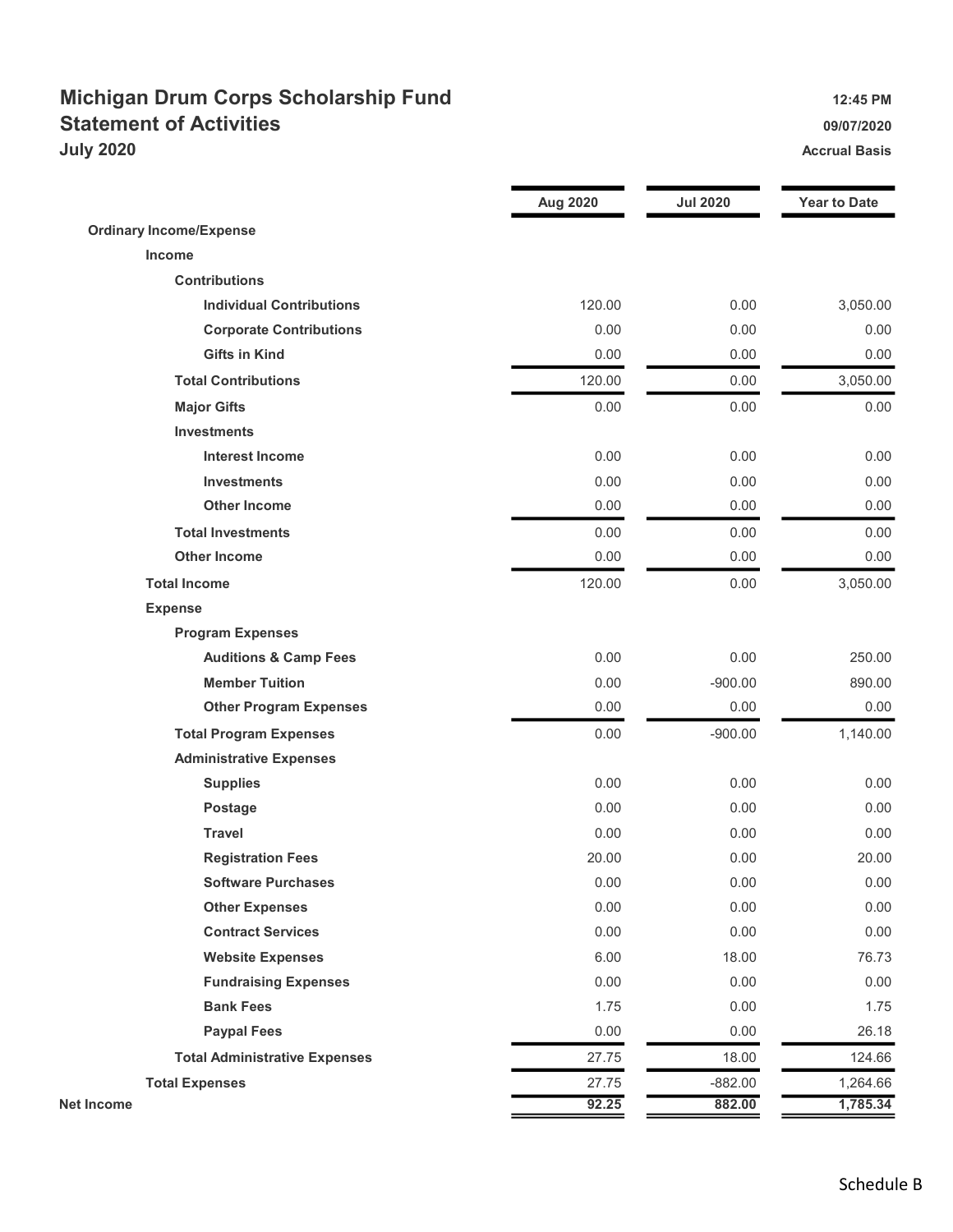# Michigan Drum Corps Scholarship Fund 12:45 PM Statement of Changes in Net Assets **Statement of Changes in Net Assets**

As of July 31, 2020 **Accrual Basis** Accrual Basis

|                                                      | Aug 2020 | <b>Jul 2020</b> | <b>Year to Date</b> |
|------------------------------------------------------|----------|-----------------|---------------------|
| <b>Total Unrestricted Revenues</b>                   | 120.00   | 0.00            | 3,050.00            |
| <b>Net Assets Released from Restriction</b>          | 0.00     | 0.00            | 0.00                |
| <b>Total Unrestricted Expenses and Losses</b>        | $-27.75$ | 882.00          | $-1.264.66$         |
| <b>Increase in Unrestricted Net Assets</b>           | 92.25    | 882.00          | 1,785.34            |
|                                                      | 0.00     | 0.00            | 0.00                |
| <b>Donor Restricted Net Assets</b>                   | 0.00     | 0.00            | 0.00                |
| <b>Temporarily Restricted Net Assets</b>             | 0.00     | 0.00            | 0.00                |
| <b>Contributions</b>                                 | 0.00     | 0.00            | 0.00                |
| <b>Net Assets Released from Restriction</b>          | 0.00     | 0.00            | 0.00                |
| <b>Increase in Temporarily Restricted Net Assets</b> | 0.00     | 0.00            | 0.00                |
| <b>Permanently Restricted Net Assets</b>             | 0.00     | 0.00            | 0.00                |
| <b>Contributions</b>                                 | 0.00     | 0.00            | 0.00                |
| <b>Increase in Permanently Restricted Net Assets</b> | 0.00     | 0.00            | 0.00                |
| <b>Change in Net Assets</b>                          | 92.25    | 882.00          | 1,785.34            |
| <b>Beginning Net Assets:</b>                         | 2,331.83 | 1,449.83        | 638.74              |
| <b>Ending Net Assets:</b>                            | 2,424.08 | 2,331.83        | 2.424.08            |